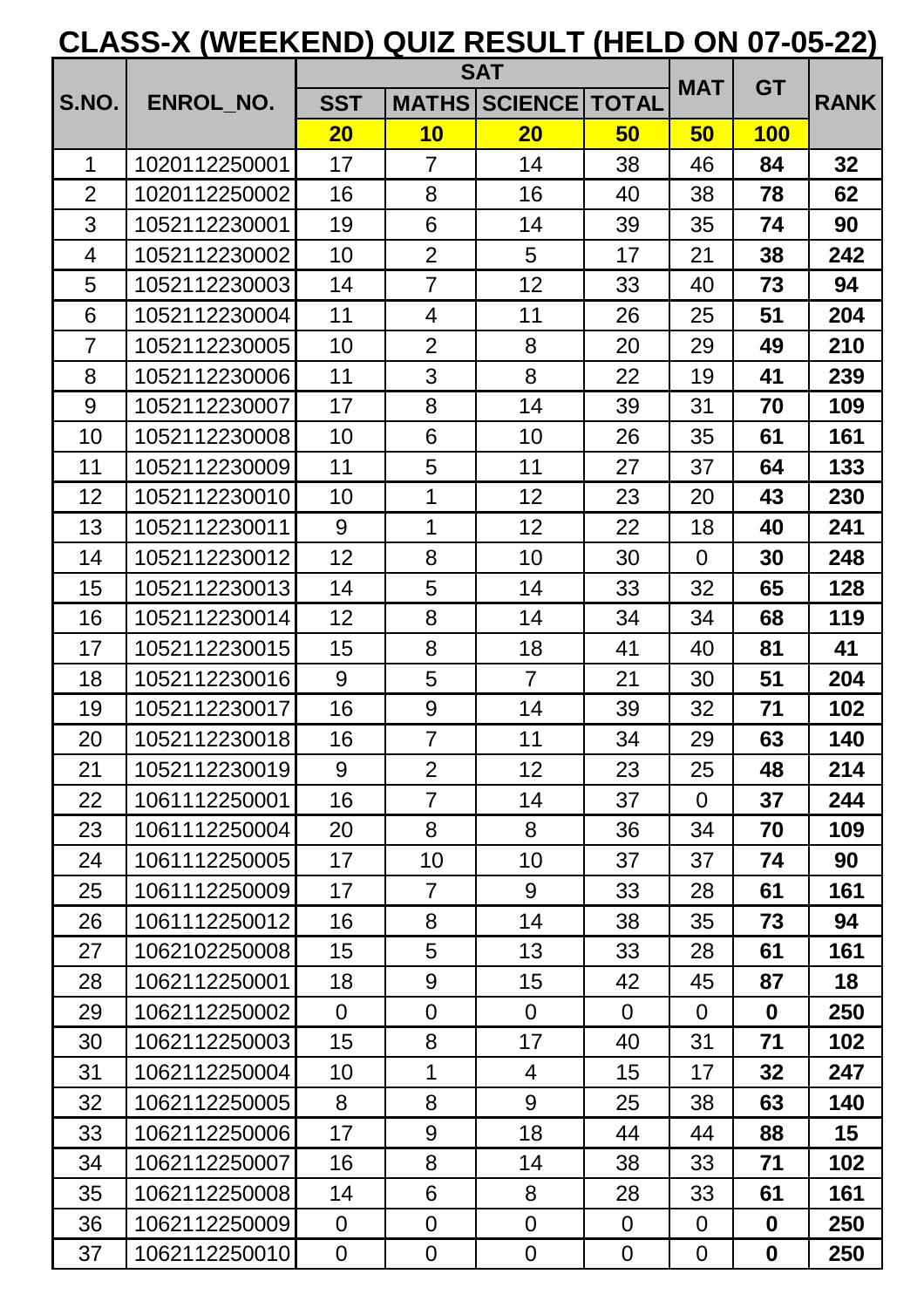|       |                  |                 |                | <b>SAT</b>           |                | <b>MAT</b>     | <b>GT</b>   |             |
|-------|------------------|-----------------|----------------|----------------------|----------------|----------------|-------------|-------------|
| S.NO. | <b>ENROL NO.</b> | <b>SST</b>      | <b>MATHS</b>   | <b>SCIENCE TOTAL</b> |                |                |             | <b>RANK</b> |
|       |                  | 20              | 10             | <b>20</b>            | 50             | 50             | <b>100</b>  |             |
| 38    | 1062112250011    | 15              | $\overline{4}$ | 15                   | 34             | 30             | 64          | 133         |
| 39    | 1062112250012    | 15              | 8              | 17                   | 40             | 46             | 86          | 21          |
| 40    | 1062112250013    | 14              | 4              | 12                   | 30             | 33             | 63          | 140         |
| 41    | 1062112250014    | 12              | $\overline{7}$ | 10                   | 29             | 34             | 63          | 140         |
| 42    | 1062112250015    | 13              | 8              | 15                   | 36             | 39             | 75          | 83          |
| 43    | 1062112250016    | 16              | 10             | 13                   | 39             | 40             | 79          | 53          |
| 44    | 1062112250017    | 16              | 5              | 14                   | 35             | 30             | 65          | 128         |
| 45    | 1062112250018    | 12 <sub>2</sub> | 8              | 12                   | 32             | 31             | 63          | 140         |
| 46    | 1062112250019    | 17              | 8              | 15                   | 40             | 29             | 69          | 114         |
| 47    | 1062112250020    | 16              | 6              | $\overline{7}$       | 29             | 28             | 57          | 183         |
| 48    | 1062112250021    | 9               | $\overline{4}$ | 9                    | 22             | 22             | 44          | 228         |
| 49    | 1062112250022    | 18              | 8              | 16                   | 42             | 24             | 66          | 126         |
| 50    | 1062112250023    | 16              | 5              | 8                    | 29             | 13             | 42          | 236         |
| 51    | 1062112250026    | 12 <sub>2</sub> | 8              | 12                   | 32             | 27             | 59          | 175         |
| 52    | 1062112250027    | $\overline{4}$  | 1              | $\Omega$             | 5              | 21             | 26          | 249         |
| 53    | 1062112250028    | 17              | 8              | 14                   | 39             | 41             | 80          | 47          |
| 54    | 1062112250029    | 15              | 8              | 18                   | 41             | 36             | 77          | 67          |
| 55    | 1062112250030    | 14              | 8              | 13                   | 35             | 37             | 72          | 99          |
| 56    | 1062112250031    | 16              | 9              | 15                   | 40             | 40             | 80          | 47          |
| 57    | 1062112250032    | 17              | 10             | 13                   | 40             | 38             | 78          | 62          |
| 58    | 1062112250033    | 19              | 9              | 17                   | 45             | 49             | 94          | 1           |
| 59    | 1062112250035    | 12 <sub>2</sub> | 9              | 11                   | 32             | 30             | 62          | 148         |
| 60    | 1062112250036    | 15 <sub>1</sub> | 10             | 19                   | 44             | 37             | 81          | 41          |
| 61    | 1062112250037    | 11              | 9              | 10                   | 30             | 23             | 53          | 198         |
| 62    | 1062112250038    | 19              | 10             | 16                   | 45             | 39             | 84          | 32          |
| 63    | 1062112250039    | 16              | 6              | 15 <sub>1</sub>      | 37             | 27             | 64          | 133         |
| 64    | 1062112250040    | 18              | 9              | 17                   | 44             | 46             | 90          | 10          |
| 65    | 1062112250041    | 12 <sub>2</sub> | 3              | 12 <sub>2</sub>      | 27             | 24             | 51          | 204         |
| 66    | 1062112250042    | 16              | 9              | 13                   | 38             | 42             | 80          | 47          |
| 67    | 1062112250043    | 14              | 6              | 10                   | 30             | 29             | 59          | 175         |
| 68    | 1062112250044    | 17              | 9              | 17                   | 43             | 45             | 88          | 15          |
| 69    | 1062112250045    | $\overline{0}$  | $\mathbf 0$    | $\overline{0}$       | $\overline{0}$ | $\mathbf 0$    | $\mathbf 0$ | 250         |
| 70    | 1062112250046    | 16              | 8              | 17                   | 41             | $\overline{0}$ | 41          | 239         |
| 71    | 1062112250047    | 18              | 5              | 13                   | 36             | 37             | 73          | 94          |
| 72    | 1062112250048    | 10              | 3              | $\overline{7}$       | 20             | 22             | 42          | 236         |
| 73    | 1062112250049    | 11              | 3              | 12 <sub>2</sub>      | 26             | 30             | 56          | 186         |
| 74    | 1062112250050    | 18              | 5              | 12 <sub>2</sub>      | 35             | 33             | 68          | 119         |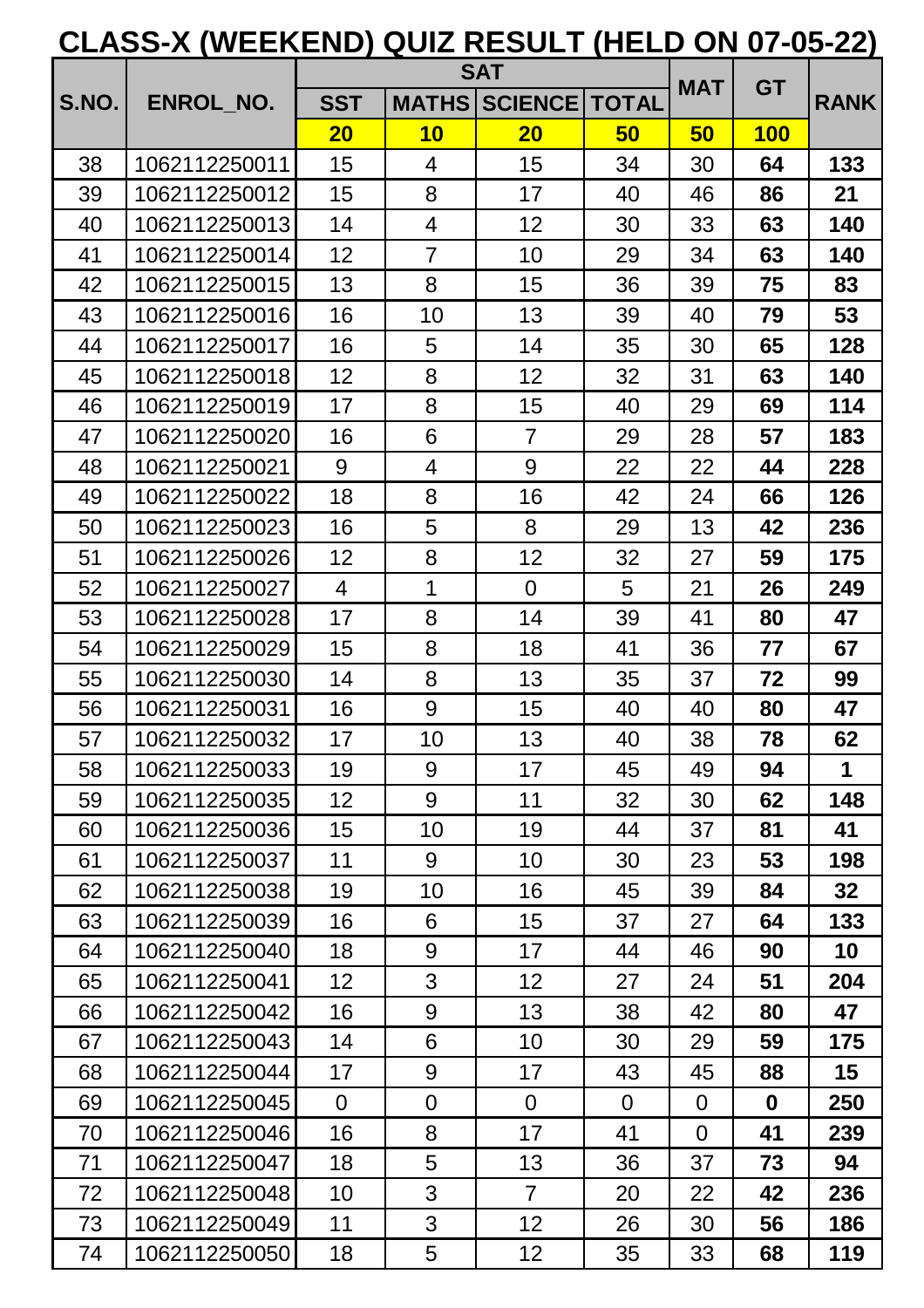|       |                  |                 |                | <b>SAT</b>           |                | <b>MAT</b>     | <b>GT</b>   |             |
|-------|------------------|-----------------|----------------|----------------------|----------------|----------------|-------------|-------------|
| S.NO. | <b>ENROL_NO.</b> | <b>SST</b>      | <b>MATHS</b>   | <b>SCIENCE TOTAL</b> |                |                |             | <b>RANK</b> |
|       |                  | 20              | 10             | <b>20</b>            | 50             | 50             | <b>100</b>  |             |
| 75    | 1062112250051    | $\overline{7}$  | 4              | 6                    | 17             | 17             | 34          | 245         |
| 76    | 1062112250052    | 12              | 5              | 10                   | 27             | 33             | 60          | 170         |
| 77    | 1062112250053    | 16              | 5              | 13                   | 34             | 29             | 63          | 140         |
| 78    | 1062112250054    | 10              | 4              | 9                    | 23             | 24             | 47          | 217         |
| 79    | 1062112250055    | 16              | 10             | 17                   | 43             | 33             | 76          | 73          |
| 80    | 1062112250056    | 17              | 9              | 13                   | 39             | 47             | 86          | 21          |
| 81    | 1062112250057    | 16              | 10             | 12                   | 38             | 27             | 65          | 128         |
| 82    | 1062112250058    | 12 <sub>2</sub> | 3              | 12                   | 27             | 26             | 53          | 198         |
| 83    | 1062112250059    | 14              | 9              | 13                   | 36             | 26             | 62          | 148         |
| 84    | 1062112250060    | 19              | 10             | 19                   | 48             | 26             | 74          | 90          |
| 85    | 1062112250061    | 12              | 4              | 11                   | 27             | 19             | 46          | 220         |
| 86    | 1062112250062    | 16              | 6              | 11                   | 33             | 27             | 60          | 170         |
| 87    | 1062112250063    | $\overline{0}$  | $\overline{0}$ | $\overline{0}$       | $\overline{0}$ | $\overline{0}$ | $\mathbf 0$ | 250         |
| 88    | 1062112250064    | 12 <sub>2</sub> | 5              | 11                   | 28             | 21             | 49          | 210         |
| 89    | 1062112250065    | 13              | $\overline{7}$ | 10                   | 30             | 17             | 47          | 217         |
| 90    | 1062112250066    | 8               | $\overline{7}$ | 10                   | 25             | 23             | 48          | 214         |
| 91    | 1062112250067    | 12              | 8              | 11                   | 31             | 29             | 60          | 170         |
| 92    | 1062112250068    | 20              | 5              | 16                   | 41             | 35             | 76          | 73          |
| 93    | 1062112250069    | 10              | $\overline{2}$ | 12                   | 24             | 19             | 43          | 230         |
| 94    | 1062112250070    | 16              | 8              | 12                   | 36             | 40             | 76          | 73          |
| 95    | 1062112250071    | 14              | 5              | 10                   | 29             | 14             | 43          | 230         |
| 96    | 1062112250072    | 16              | 8              | 12 <sub>2</sub>      | 36             | 38             | 74          | 90          |
| 97    | 1062112250073    | 13 <sub>2</sub> | $\mathbf 1$    | $\overline{7}$       | 21             | 21             | 42          | 236         |
| 98    | 1062112250074    | 18              | $\overline{7}$ | 16                   | 41             | 41             | 82          | 39          |
| 99    | 1062112250075    | 15 <sub>2</sub> | 3              | 6                    | 24             | 27             | 51          | 204         |
| 100   | 1062112250076    | 16              | 9              | 16                   | 41             | 37             | 78          | 62          |
| 101   | 1062112250077    | 14              | $\mathbf 1$    | 16                   | 31             | 27             | 58          | 181         |
| 102   | 1062112250078    | 10              | 4              | 11                   | 25             | 18             | 43          | 230         |
| 103   | 1062112250079    | 15 <sub>1</sub> | 5              | 11                   | 31             | 25             | 56          | 186         |
| 104   | 1062112250080    | $\overline{0}$  | $\overline{0}$ | $\overline{0}$       | $\overline{0}$ | 0              | $\mathbf 0$ | 250         |
| 105   | 1062112250081    | 17              | 10             | 13                   | 40             | 43             | 83          | 36          |
| 106   | 1062112250082    | 15 <sub>1</sub> | 9              | 13                   | 37             | 25             | 62          | 148         |
| 107   | 1062112250083    | 13              | 5              | 11                   | 29             | 32             | 61          | 161         |
| 108   | 1062112250084    | 14              | 6              | 11                   | 31             | 22             | 53          | 198         |
| 109   | 1062112250085    | 14              | $\overline{7}$ | 17                   | 38             | 28             | 66          | 126         |
| 110   | 1062112250086    | 14              | 4              | 10                   | 28             | 29             | 57          | 183         |
| 111   | 1062112250087    | 13              | 4              | 12 <sub>2</sub>      | 29             | 35             | 64          | 133         |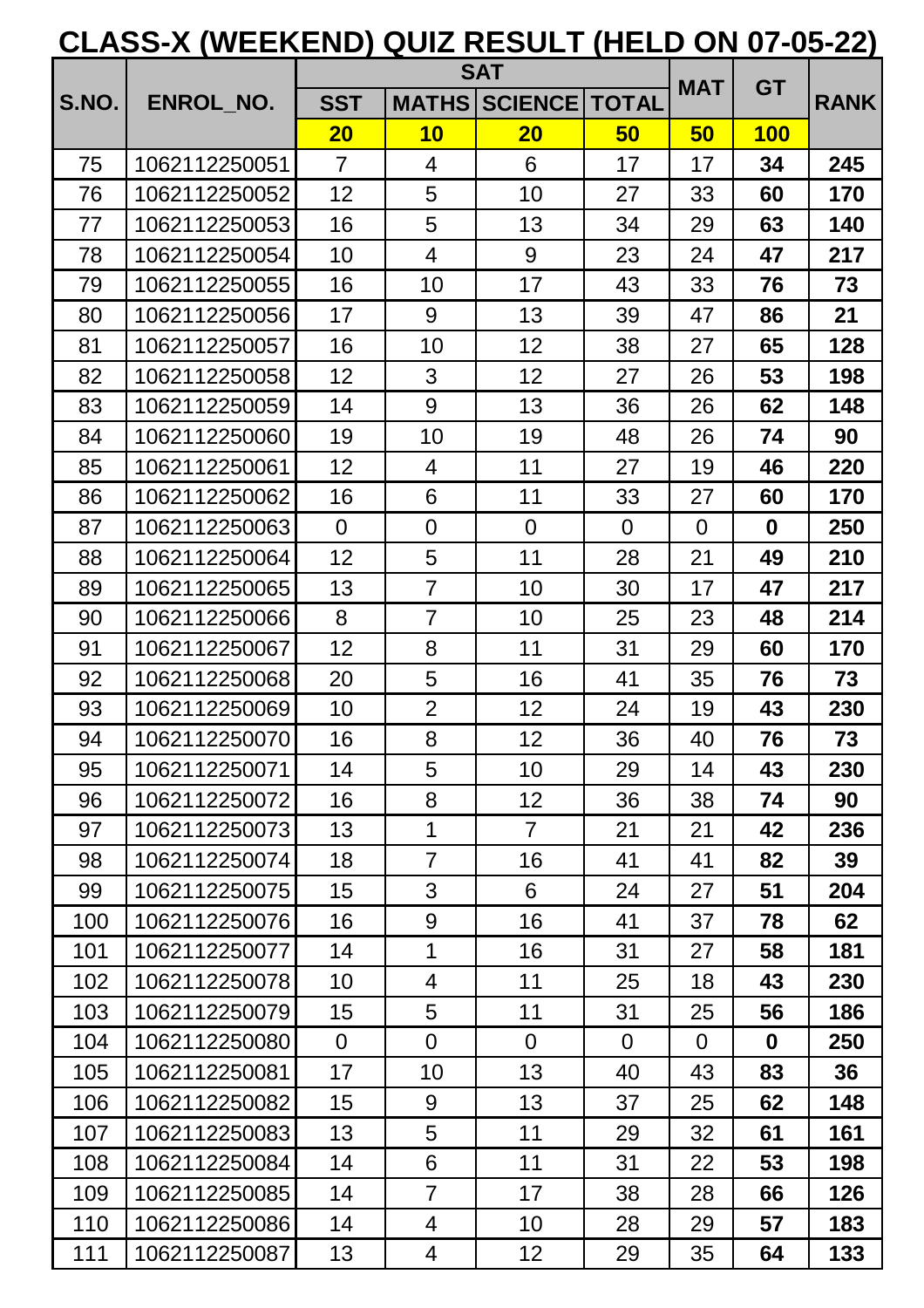|       |               |                  |                | <b>SAT</b>     |                | <b>MAT</b>     | <b>GT</b>        |             |
|-------|---------------|------------------|----------------|----------------|----------------|----------------|------------------|-------------|
| S.NO. | ENROL_NO.     | <b>SST</b>       | <b>MATHS</b>   | <b>SCIENCE</b> | <b>TOTAL</b>   |                |                  | <b>RANK</b> |
|       |               | 20               | 10             | 20             | 50             | 50             | <b>100</b>       |             |
| 112   | 9012112150001 | 16               | 9              | 14             | 39             | 28             | 67               | 125         |
| 113   | 9031112150008 | 19               | 10             | 18             | 47             | 45             | 92               | 4           |
| 114   | 9031122150018 | $\overline{0}$   | $\overline{0}$ | $\overline{0}$ | $\overline{0}$ | $\Omega$       | $\mathbf 0$      | 250         |
| 115   | 9032112150001 | 18               | $\mathbf{1}$   | $\overline{0}$ | 19             | 36             | 55               | 192         |
| 116   | 9051542130003 | $\overline{0}$   | $\overline{0}$ | $\overline{0}$ | $\overline{0}$ | $\overline{0}$ | $\boldsymbol{0}$ | 250         |
| 117   | 9051542130004 | $\overline{0}$   | $\overline{0}$ | $\overline{0}$ | $\overline{0}$ | $\overline{0}$ | $\boldsymbol{0}$ | 250         |
| 118   | 9052112130001 | 12               | $\overline{4}$ | 10             | 26             | 25             | 51               | 204         |
| 119   | 9052112130002 | 15               | 9              | 17             | 41             | 44             | 85               | 26          |
| 120   | 9052112130003 | 11               | 10             | 16             | 37             | 33             | 70               | 109         |
| 121   | 9052112130004 | 19               | 10             | 16             | 45             | 44             | 89               | 12          |
| 122   | 9052112130005 | $\overline{0}$   | $\overline{0}$ | $\overline{0}$ | $\overline{0}$ | $\Omega$       | $\mathbf 0$      | 250         |
| 123   | 9052112130006 | 13               | 5              | 6              | 24             | 31             | 55               | 192         |
| 124   | 9052112130007 | 15               | 9              | 14             | 38             | 37             | 75               | 83          |
| 125   | 9052112130008 | 13               | 5              | $\overline{7}$ | 25             | 20             | 45               | 225         |
| 126   | 9052112130009 | 17               | $\overline{7}$ | 8              | 32             | 33             | 65               | 128         |
| 127   | 9052112130010 | $\overline{0}$   | $\mathbf 0$    | $\overline{0}$ | $\overline{0}$ | $\overline{0}$ | $\mathbf 0$      | 250         |
| 128   | 9052112130011 | 17               | $\overline{0}$ | 3              | 20             | 23             | 43               | 230         |
| 129   | 9052112130012 | 13               | $\overline{0}$ | 8              | 21             | 31             | 52               | 202         |
| 130   | 9052112130013 | 15               | $\overline{7}$ | $\overline{7}$ | 29             | 35             | 64               | 133         |
| 131   | 9052112130014 | 14               | 10             | 13             | 37             | 38             | 75               | 83          |
| 132   | 9052112130015 | 14               | $\overline{7}$ | 16             | 37             | 32             | 69               | 114         |
| 133   | 9052112130016 | 11               | $\overline{7}$ | 11             | 29             | 34             | 63               | 140         |
| 134   | 9052112130017 | $\overline{0}$   | $\overline{0}$ | $\overline{0}$ | $\overline{0}$ | $\overline{0}$ | $\mathbf 0$      | 250         |
| 135   | 9052112130019 | $\overline{0}$   | $\mathbf 0$    | $\overline{0}$ | $\overline{0}$ | $\overline{0}$ | $\boldsymbol{0}$ | 250         |
| 136   | 9052112130021 | $\overline{0}$   | $\overline{0}$ | $\overline{0}$ | $\overline{0}$ | $\overline{0}$ | $\boldsymbol{0}$ | 250         |
| 137   | 9052112130022 | 12 <sub>2</sub>  | $\overline{7}$ | 13             | 32             | 39             | 71               | 102         |
| 138   | 9052112130023 | 14               | 6              | 10             | 30             | 32             | 62               | 148         |
| 139   | 9061112150001 | 19               | 9              | 19             | 47             | 39             | 86               | 21          |
| 140   | 9061112150004 | 17               | 10             | 18             | 45             | 46             | 91               | 8           |
| 141   | 9061112150005 | 17               | 10             | 18             | 45             | 44             | 89               | 12          |
| 142   | 9061112150010 | 14               | 9              | 10             | 33             | 38             | 71               | 102         |
| 143   | 9061112150012 | $\overline{0}$   | $\mathbf 0$    | $\overline{0}$ | $\overline{0}$ | $\overline{0}$ | $\mathbf 0$      | 250         |
| 144   | 9061112150015 | 13               | 9              | 19             | 41             | 42             | 83               | 36          |
| 145   | 9061112150027 | 11               | 4              | $\overline{7}$ | 22             | 32             | 54               | 195         |
| 146   | 9061112150028 | 13 <sub>2</sub>  | 8              | 8              | 29             | 27             | 56               | 186         |
| 147   | 9061112150029 | 15 <sub>15</sub> | 10             | 16             | 41             | 47             | 88               | 15          |
| 148   | 9061112150030 | 18               | $\overline{7}$ | 13             | 38             | 32             | 70               | 109         |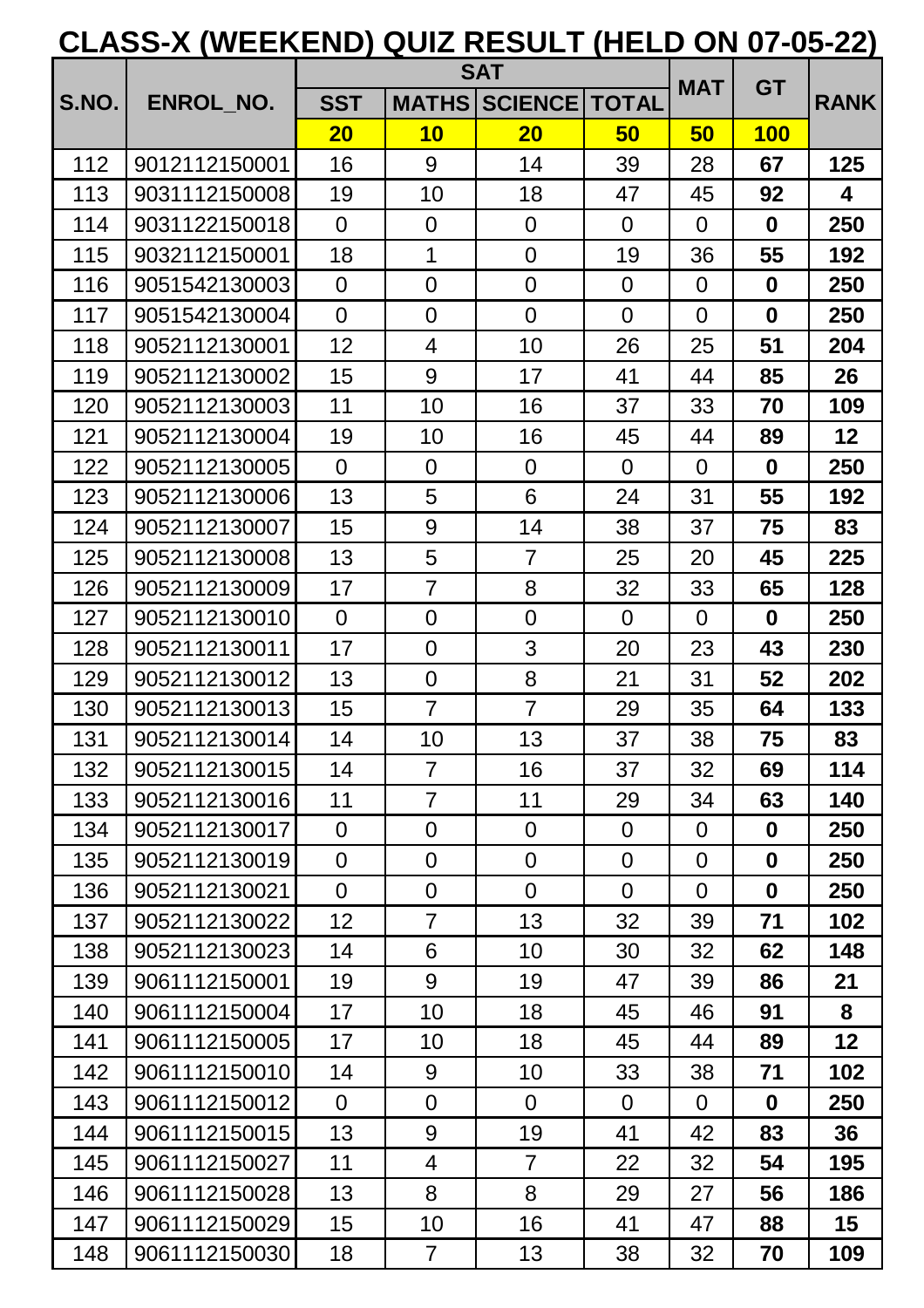|       |               |                 |                | <b>SAT</b>      |                | <b>MAT</b>     | <b>GT</b>   |             |
|-------|---------------|-----------------|----------------|-----------------|----------------|----------------|-------------|-------------|
| S.NO. | ENROL_NO.     | <b>SST</b>      | <b>MATHS</b>   | <b>SCIENCE</b>  | <b>TOTAL</b>   |                |             | <b>RANK</b> |
|       |               | 20              | 10             | 20              | 50             | 50             | <b>100</b>  |             |
| 149   | 9061112150031 | 14              | 3              | 10              | 27             | 35             | 62          | 148         |
| 150   | 9061112150040 | $\Omega$        | $\overline{0}$ | $\overline{0}$  | $\overline{0}$ | $\overline{0}$ | $\mathbf 0$ | 250         |
| 151   | 9061112150042 | 12              | $\mathbf{1}$   | $\overline{7}$  | 20             | 24             | 44          | 228         |
| 152   | 9061552150042 | 18              | 8              | 12              | 38             | 41             | 79          | 53          |
| 153   | 9062112150001 | 16              | 10             | 14              | 40             | 39             | 79          | 53          |
| 154   | 9062112150003 | 15              | 10             | 13              | 38             | 32             | 70          | 109         |
| 155   | 9062112150004 | 16              | 9              | 18              | 43             | 44             | 87          | 18          |
| 156   | 9062112150005 | 16              | 5              | 17              | 38             | $\overline{0}$ | 38          | 242         |
| 157   | 9062112150006 | 12              | 10             | 12              | 34             | 38             | 72          | 99          |
| 158   | 9062112150007 | 19              | 9              | 18              | 46             | $\overline{0}$ | 46          | 220         |
| 159   | 9062112150008 | $\Omega$        | $\overline{0}$ | $\overline{0}$  | $\overline{0}$ | $\overline{0}$ | $\bf{0}$    | 250         |
| 160   | 9062112150009 | 18              | 10             | 19              | 47             | 40             | 87          | 18          |
| 161   | 9062112150010 | 13              | 9              | 16              | 38             | 39             | 77          | 67          |
| 162   | 9062112150011 | $\Omega$        | $\overline{0}$ | $\overline{0}$  | $\overline{0}$ | $\overline{0}$ | $\mathbf 0$ | 250         |
| 163   | 9062112150012 | 16              | 10             | 19              | 45             | 47             | 92          | 4           |
| 164   | 9062112150013 | 16              | 10             | 18              | 44             | 42             | 86          | 21          |
| 165   | 9062112150014 | 16              | 9              | 18              | 43             | 42             | 85          | 26          |
| 166   | 9062112150015 | 15              | 10             | 18              | 43             | 37             | 80          | 47          |
| 167   | 9062112150016 | 12              | 10             | 16              | 38             | 41             | 79          | 53          |
| 168   | 9062112150017 | 15              | 8              | 15              | 38             | 39             | 77          | 67          |
| 169   | 9062112150018 | 13              | $\overline{7}$ | 15 <sub>1</sub> | 35             | 34             | 69          | 114         |
| 170   | 9062112150019 | 11              | 6              | 14              | 31             | 45             | 76          | 73          |
| 171   | 9062112150020 | 16              | 10             | 14              | 40             | 42             | 82          | 39          |
| 172   | 9062112150021 | 12              | 8              | 10              | 30             | 39             | 69          | 114         |
| 173   | 9062112150022 | 10              | 9              | 10              | 29             | 29             | 58          | 181         |
| 174   | 9062112150023 | 18              | 8              | 11              | 37             | 41             | 78          | 62          |
| 175   | 9062112150024 | 11              | 8              | 12 <sub>2</sub> | 31             | 33             | 64          | 133         |
| 176   | 9062112150025 | 17              | 8              | 15              | 40             | 39             | 79          | 53          |
| 177   | 9062112150026 | 16              | $\overline{7}$ | 14              | 37             | 34             | 71          | 102         |
| 178   | 9062112150027 | 12 <sub>2</sub> | 3              | 13              | 28             | 34             | 62          | 148         |
| 179   | 9062112150028 | $\overline{0}$  | $\overline{0}$ | $\overline{0}$  | $\overline{0}$ | $\overline{0}$ | $\mathbf 0$ | 250         |
| 180   | 9062112150029 | 13              | 8              | 16              | 37             | 39             | 76          | 73          |
| 181   | 9062112150030 | $\overline{7}$  | $\overline{2}$ | 8               | 17             | 17             | 34          | 245         |
| 182   | 9062112150031 | 9               | $\mathbf{1}$   | 8               | 18             | 27             | 45          | 225         |
| 183   | 9062112150032 | 15              | 8              | 15              | 38             | 41             | 79          | 53          |
| 184   | 9062112150033 | 12              | 6              | 8               | 26             | 35             | 61          | 161         |
| 185   | 9062112150034 | 17              | 9              | 15              | 41             | 34             | 75          | 83          |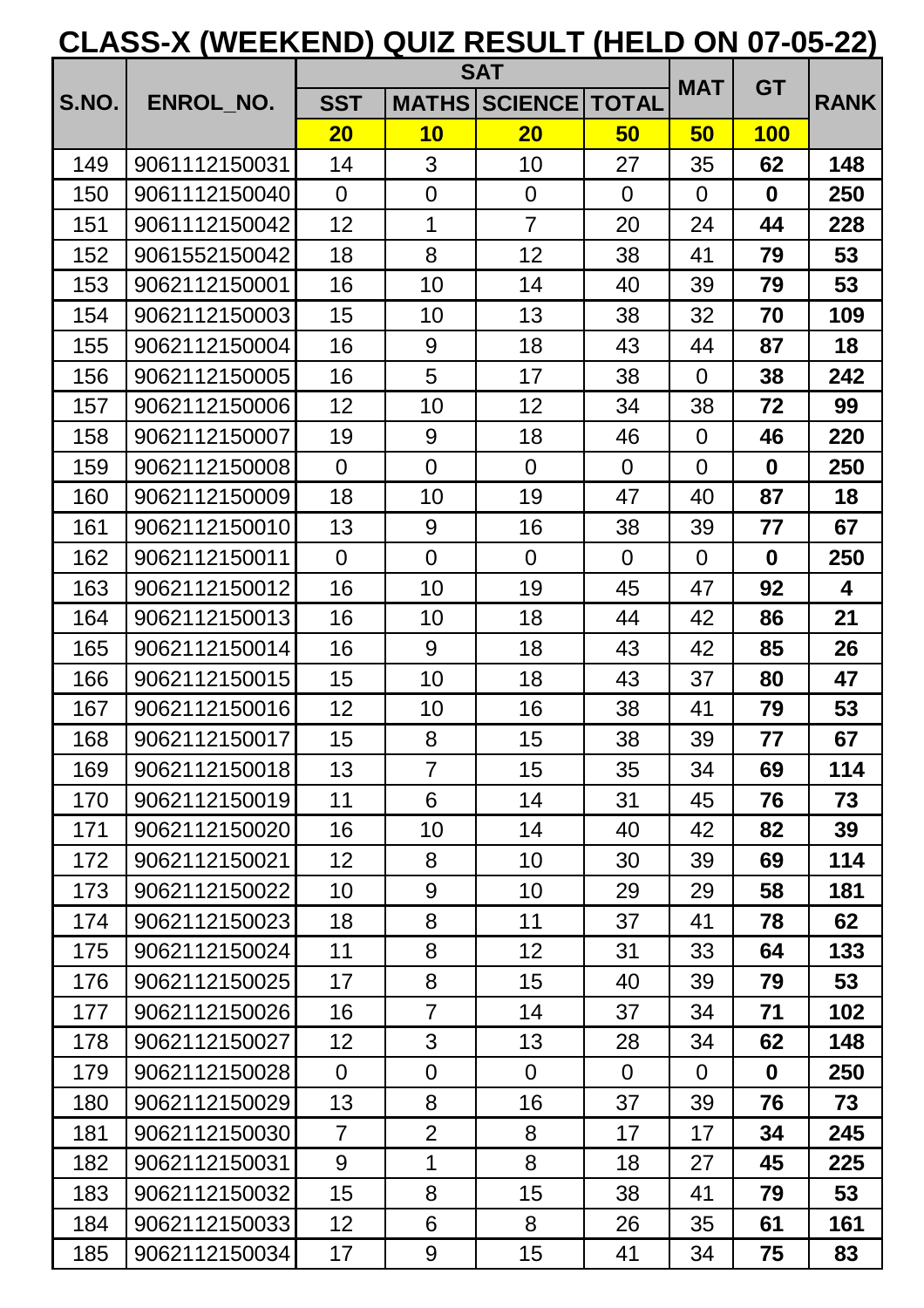|       |                  |                 |                | <b>SAT</b>      |                | <b>MAT</b>     | <b>GT</b>   |             |
|-------|------------------|-----------------|----------------|-----------------|----------------|----------------|-------------|-------------|
| S.NO. | <b>ENROL NO.</b> | <b>SST</b>      | <b>MATHS</b>   | <b>SCIENCE</b>  | <b>TOTAL</b>   |                |             | <b>RANK</b> |
|       |                  | 20              | 10             | 20              | 50             | 50             | <b>100</b>  |             |
| 186   | 9062112150035    | 17              | 9              | 17              | 43             | 42             | 85          | 26          |
| 187   | 9062112150036    | 18              | 9              | 19              | 46             | 46             | 92          | 4           |
| 188   | 9062112150037    | 17              | 10             | 18              | 45             | 39             | 84          | 32          |
| 189   | 9062112150038    | 15              | 10             | 13              | 38             | 39             | 77          | 67          |
| 190   | 9062112150039    | 9               | $\overline{4}$ | 8               | 21             | 33             | 54          | 195         |
| 191   | 9062112150040    | 17              | 9              | 17              | 43             | 47             | 90          | 10          |
| 192   | 9062112150041    | 10              | 6              | 11              | 27             | 32             | 59          | 175         |
| 193   | 9062112150042    | 4               | 9              | 13              | 26             | 36             | 62          | 148         |
| 194   | 9062112150043    | 14              | 9              | 13              | 36             | 39             | 75          | 83          |
| 195   | 9062112150044    | 16              | 9              | 18              | 43             | 43             | 86          | 21          |
| 196   | 9062112150045    | 18              | $\overline{2}$ | $\overline{0}$  | 20             | 45             | 65          | 128         |
| 197   | 9062112150046    | 10              | $\overline{7}$ | 12              | 29             | 33             | 62          | 148         |
| 198   | 9062112150047    | 14              | $\overline{2}$ | 10              | 26             | 28             | 54          | 195         |
| 199   | 9062112150048    | 18              | 9              | 15              | 42             | 38             | 80          | 47          |
| 200   | 9062112150049    | 14              | 4              | 10              | 28             | 28             | 56          | 186         |
| 201   | 9062112150050    | $\overline{0}$  | $\overline{0}$ | $\mathbf 0$     | $\overline{0}$ | $\overline{0}$ | $\mathbf 0$ | 250         |
| 202   | 9062112150051    | 16              | 10             | 13              | 39             | 41             | 80          | 47          |
| 203   | 9062112150052    | 12              | 6              | 15              | 33             | 22             | 55          | 192         |
| 204   | 9062112150053    | $\overline{0}$  | $\overline{0}$ | $\overline{0}$  | $\overline{0}$ | $\overline{0}$ | $\bf{0}$    | 250         |
| 205   | 9062112150054    | 14              | 10             | 14              | 38             | 38             | 76          | 73          |
| 206   | 9062112150055    | 17              | 10             | 19              | 46             | 48             | 94          | 1           |
| 207   | 9062112150056    | 14              | 9              | 11              | 34             | 41             | 75          | 83          |
| 208   | 9062112150057    | 18              | $\overline{7}$ | 9               | 34             | 42             | 76          | 73          |
| 209   | 9062112150058    | 11              | 9              | 14              | 34             | 41             | 75          | 83          |
| 210   | 9062112150059    | 16              | 10             | 16              | 42             | 36             | 78          | 62          |
| 211   | 9062112150060    | 11              | $\overline{7}$ | 10              | 28             | 40             | 68          | 119         |
| 212   | 9062112150061    | 11              | 4              | 13              | 28             | 29             | 57          | 183         |
| 213   | 9062112150062    | 20              | 9              | 17              | 46             | 43             | 89          | 12          |
| 214   | 9062112150063    | 12              | 6              | 13              | 31             | 28             | 59          | 175         |
| 215   | 9062112150064    | 17              | 10             | 14              | 41             | 44             | 85          | 26          |
| 216   | 9062112150065    | 17              | 5              | 11              | 33             | 29             | 62          | 148         |
| 217   | 9062112150066    | 17              | 9              | 12 <sub>2</sub> | 38             | 33             | 71          | 102         |
| 218   | 9062112150067    | 17              | 9              | 18              | 44             | 41             | 85          | 26          |
| 219   | 9062112150068    | 12 <sub>2</sub> | 4              | 9               | 25             | 35             | 60          | 170         |
| 220   | 9062112150069    | 16              | 8              | 18              | 42             | 39             | 81          | 41          |
| 221   | 9062112150070    | 18              | 5              | 10              | 33             | 43             | 76          | 73          |
| 222   | 9062112150072    | 8               | $\overline{2}$ | 9               | 19             | 28             | 47          | 217         |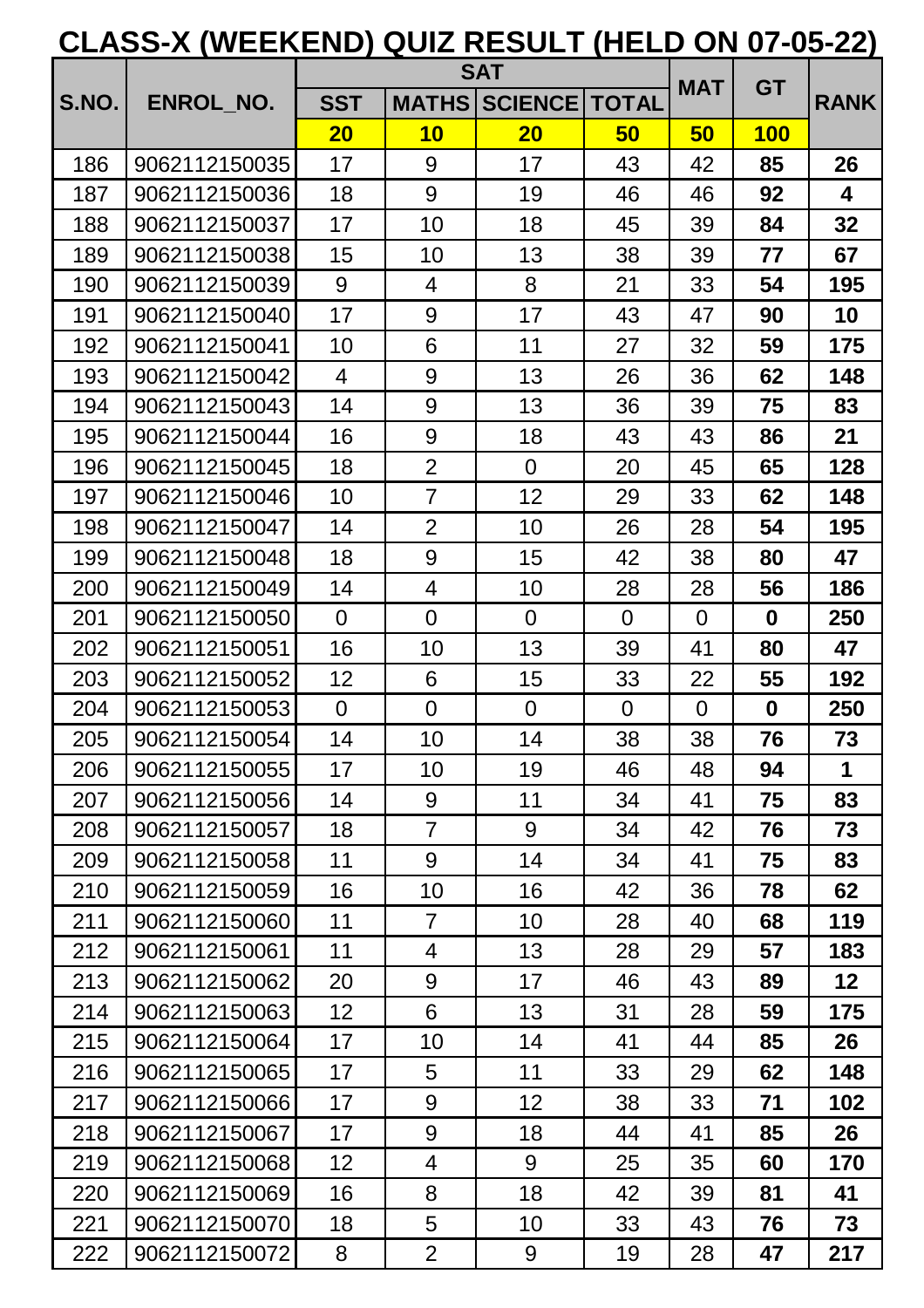|       |               |                 |                | <b>SAT</b>      |                | <b>MAT</b>     | <b>GT</b>   |                         |
|-------|---------------|-----------------|----------------|-----------------|----------------|----------------|-------------|-------------------------|
| S.NO. | ENROL_NO.     | <b>SST</b>      | <b>MATHS</b>   | <b>SCIENCE</b>  | <b>TOTAL</b>   |                |             | <b>RANK</b>             |
|       |               | 20              | 10             | 20              | 50             | 50             | <b>100</b>  |                         |
| 223   | 9062112150073 | 10              | $\overline{7}$ | 11              | 28             | 34             | 62          | 148                     |
| 224   | 9062112150074 | 19              | 10             | 19              | 48             | 46             | 94          | 1                       |
| 225   | 9062112150075 | $\Omega$        | $\overline{0}$ | $\overline{0}$  | $\overline{0}$ | $\overline{0}$ | $\mathbf 0$ | 250                     |
| 226   | 9062112150076 | 12              | 8              | 12              | 32             | 44             | 76          | 73                      |
| 227   | 9062112150077 | 9               | 5              | 9               | 23             | 22             | 45          | 225                     |
| 228   | 9062112150078 | 14              | $\overline{7}$ | 11              | 32             | 30             | 62          | 148                     |
| 229   | 9062112150079 | 11              | 9              | 15              | 35             | 44             | 79          | 53                      |
| 230   | 9062112150080 | 19              | 10             | 18              | 47             | 37             | 84          | 32                      |
| 231   | 9062112150081 | 15              | 8              | 15              | 38             | 8              | 46          | 220                     |
| 232   | 9062112150082 | 17              | 8              | 19              | 44             | 41             | 85          | 26                      |
| 233   | 9062112150083 | 17              | 6              | 12              | 35             | 34             | 69          | 114                     |
| 234   | 9062112150084 | 10              | 3              | 10              | 23             | 37             | 60          | 170                     |
| 235   | 9062112150085 | $\overline{7}$  | $\overline{7}$ | 8               | 22             | 27             | 49          | 210                     |
| 236   | 9062112150086 | 16              | 9              | 19              | 44             | 37             | 81          | 41                      |
| 237   | 9062112150087 | 18              | 9              | 11              | 38             | 41             | 79          | 53                      |
| 238   | 9062112150088 | $\overline{0}$  | $\overline{0}$ | $\overline{0}$  | $\overline{0}$ | $\overline{0}$ | $\mathbf 0$ | 250                     |
| 239   | 9062112150089 | 16              | 6              | 18              | 40             | 33             | 73          | 94                      |
| 240   | 9062112150090 | 9               | $\mathbf{1}$   | 8               | 18             | 35             | 53          | 198                     |
| 241   | 9062112150091 | $\overline{0}$  | $\overline{0}$ | $\overline{0}$  | $\overline{0}$ | $\overline{0}$ | $\mathbf 0$ | 250                     |
| 242   | 9062112150092 | 15              | 9              | 15              | 39             | 38             | 77          | 67                      |
| 243   | 9062112150093 | 13              | 6              | 9               | 28             | 28             | 56          | 186                     |
| 244   | 9062112150094 | 16              | 5              | 14              | 35             | 33             | 68          | 119                     |
| 245   | 9062112150095 | 11              | 4              | 5               | 20             | 23             | 43          | 230                     |
| 246   | 9062112150096 | 15              | $\overline{7}$ | 16              | 38             | 43             | 81          | 41                      |
| 247   | 9062112150097 | 16              | 6              | 15              | 37             | 39             | 76          | 73                      |
| 248   | 9062112150098 | 14              | 8              | 9               | 31             | 30             | 61          | 161                     |
| 249   | 9062112150099 | 9               | 6              | 6               | 21             | 31             | 52          | 202                     |
| 250   | 9062112150100 | 10              | 5              | 11              | 26             | 33             | 59          | 175                     |
| 251   | 9062112150101 | 19              | 10             | 18              | 47             | 44             | 91          | 8                       |
| 252   | 9062112150102 | 15              | 8              | 8               | 31             | 30             | 61          | 161                     |
| 253   | 9062112150103 | 13              | 9              | 12 <sub>2</sub> | 34             | 43             | 77          | 67                      |
| 254   | 9062112150104 | 10              | 5              | 14              | 29             | 32             | 61          | 161                     |
| 255   | 9062112150105 | 16              | 10             | 19              | 45             | 47             | 92          | $\overline{\mathbf{4}}$ |
| 256   | 9062112150106 | 11              | 3              | 11              | 25             | 24             | 49          | 210                     |
| 257   | 9062112150107 | 12 <sub>2</sub> | 3              | 10              | 25             | 39             | 64          | 133                     |
| 258   | 9062112150108 | $\overline{0}$  | $\overline{0}$ | $\overline{0}$  | $\overline{0}$ | $\overline{0}$ | $\mathbf 0$ | 250                     |
| 259   | 9062112150109 | 18              | 8              | 13              | 39             | 42             | 81          | 41                      |